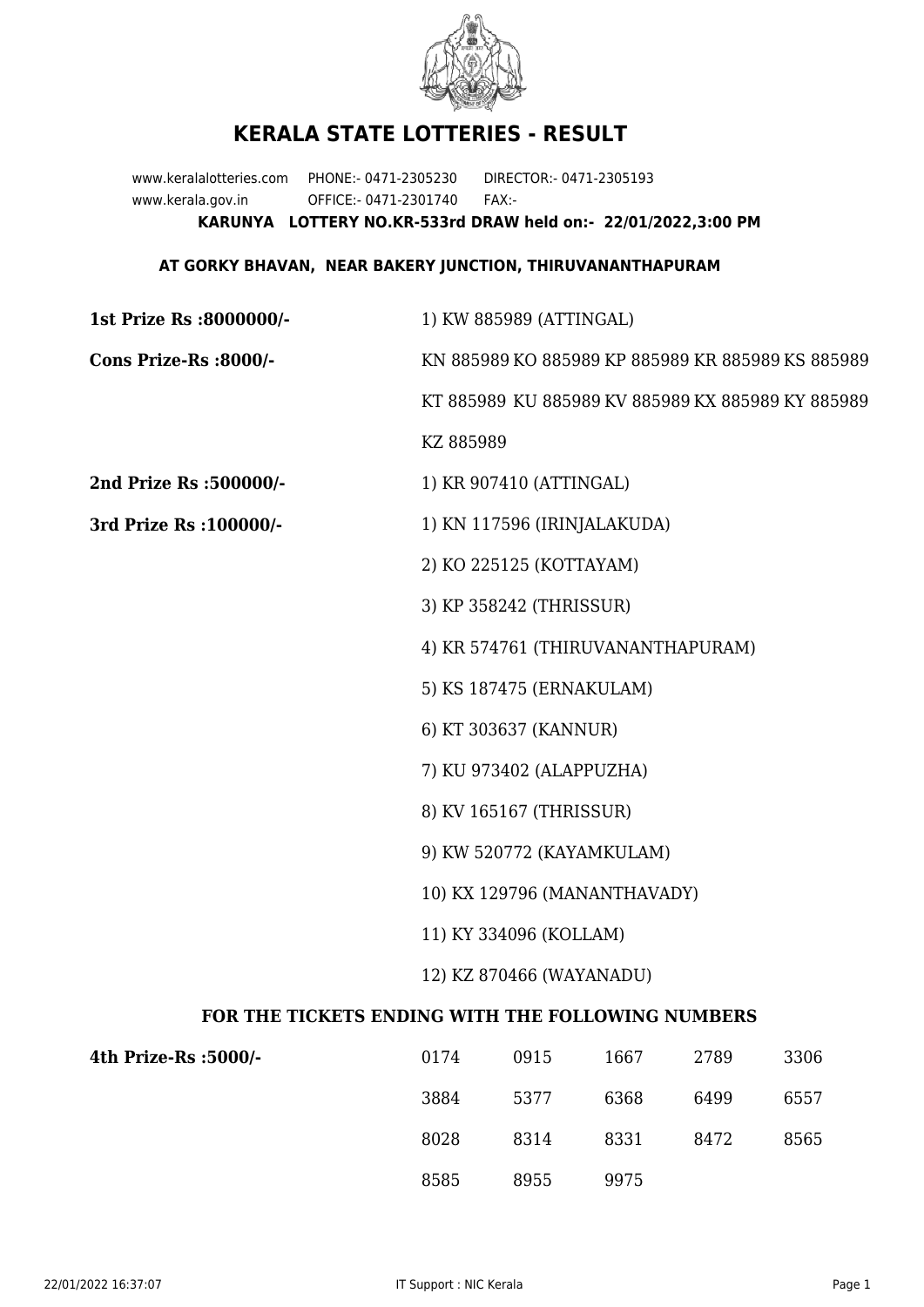| 5th Prize-Rs : 2000/- | 0938 | 2071 | 2664 | 4136 | 5241 |
|-----------------------|------|------|------|------|------|
|                       | 5969 | 7395 | 7687 | 7870 | 8674 |
| 6th Prize-Rs : 1000/- | 0207 | 0396 | 0402 | 1404 | 2094 |
|                       | 2707 | 2803 | 5710 | 6912 | 7559 |
|                       | 8370 | 8558 | 9350 | 9474 |      |
| 7th Prize-Rs :500/-   | 0015 | 0681 | 0814 | 0969 | 1139 |
|                       | 1387 | 1397 | 1511 | 1728 | 2042 |
|                       | 2052 | 2113 | 2290 | 2338 | 2412 |
|                       | 2435 | 2451 | 2461 | 2530 | 2556 |
|                       | 2670 | 2722 | 2898 | 2901 | 2915 |
|                       | 3041 | 3467 | 3493 | 3579 | 3697 |
|                       | 4021 | 4065 | 4295 | 4541 | 4910 |
|                       | 5251 | 5270 | 5280 | 5310 | 5443 |
|                       | 5448 | 5598 | 5673 | 5688 | 5716 |
|                       | 5743 | 5793 | 6029 | 6151 | 6325 |
|                       | 6450 | 6719 | 6890 | 7039 | 7042 |
|                       | 7109 | 7240 | 7353 | 7382 | 7487 |
|                       | 7845 | 7894 | 7919 | 7931 | 7971 |
|                       | 8064 | 8079 | 8113 | 8208 | 8230 |
|                       | 8620 | 8636 | 8936 | 8980 | 9013 |
|                       | 9077 | 9377 | 9528 | 9837 | 9868 |
| 8th Prize-Rs : 100/-  | 0096 | 0246 | 0424 | 0467 | 0571 |
|                       | 0584 | 0603 | 0649 | 0650 | 0789 |
|                       | 1073 | 1107 | 1316 | 1370 | 1374 |
|                       | 1403 | 1437 | 1438 | 1559 | 1640 |
|                       | 1676 | 1787 | 1926 | 1994 | 2135 |
|                       | 2142 | 2174 | 2200 | 2318 | 2327 |
|                       | 2342 | 2480 | 2483 | 2571 | 2658 |
|                       | 2765 | 2768 | 2953 | 3185 | 3279 |